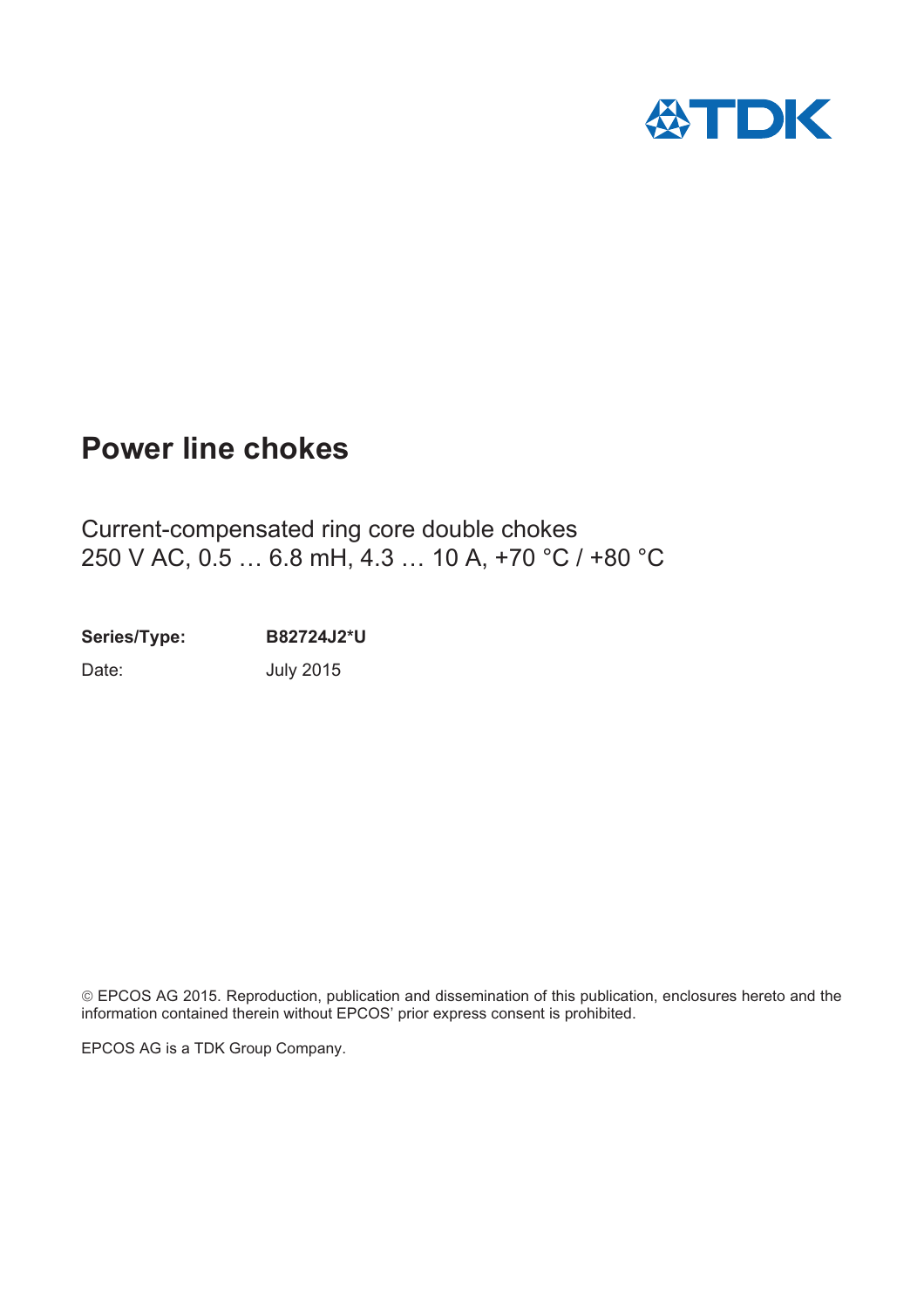

# **Power line chokes B82724J2\*U**

## **Current-compensated ring core double chokes**

**Rated voltage 250 V AC Rated inductance 0.5 ... 6.8 mH Rated current 4.3 ... 10 A / +70 °C / +80 °C**

#### **Construction**

- Current-compensated ring core double chokes
- Ferrite core with epoxy coating (UL 94 V-0)
- Plastic case (UL 94 V-0, CTI600)
- Full potting (UL 94 V-0, CTI600)
- Sector winding

#### **Features**

- High resonance frequency due to special winding technique
- Approx. 0.1 ... 1.0% stray inductance for symmetrical interference suppression
- High rated currents and rated temperatures
- Suitable for wave soldering
- Design complies with EN 60938-2 (VDE 0565-2) and UL 1283
- $\blacksquare$  UL<sup>1)</sup> and VDE/ ENEC (VDE) approvals  $\blacksquare \triangle$
- Contruction approved to EN 60335-1 (VDE 0700-1)<sup>2)</sup>
- RoHS-compatible

## **Applications**

- Suppression of common-mode interferences
- Switch-mode power applications
- Household appliances (white goods)
- Frequency converters for motor control and drives

#### **Terminals**

- Base material CuNi18Zn290
- Layer composition Ni, Sn
- $\blacksquare$  Pins 0.7 mm x 0.7 mm
- Lead spacing 15 mm x 12.5 mm

#### **Marking**

Product brand, electrical insulation system designation, ordering code, rated voltages, rated inductance, rated current, date of manufacture (YYWWD.internal ID code), production place identification code

## **Delivery mode**

- Blister tray in cardboard box
- 1) UL approval with 300 V AC 2) Certified values: Glow wire test (GWT to IEC 60695-2-11): +750 °C, 2 s / +850 °C, 30 s Tracking index (PTI[A] to IEC 60112):  $\geq$  250 V

Ball pressure test (BP to IEC 60695-10-2):  $+125$  °C

**2** 07/15



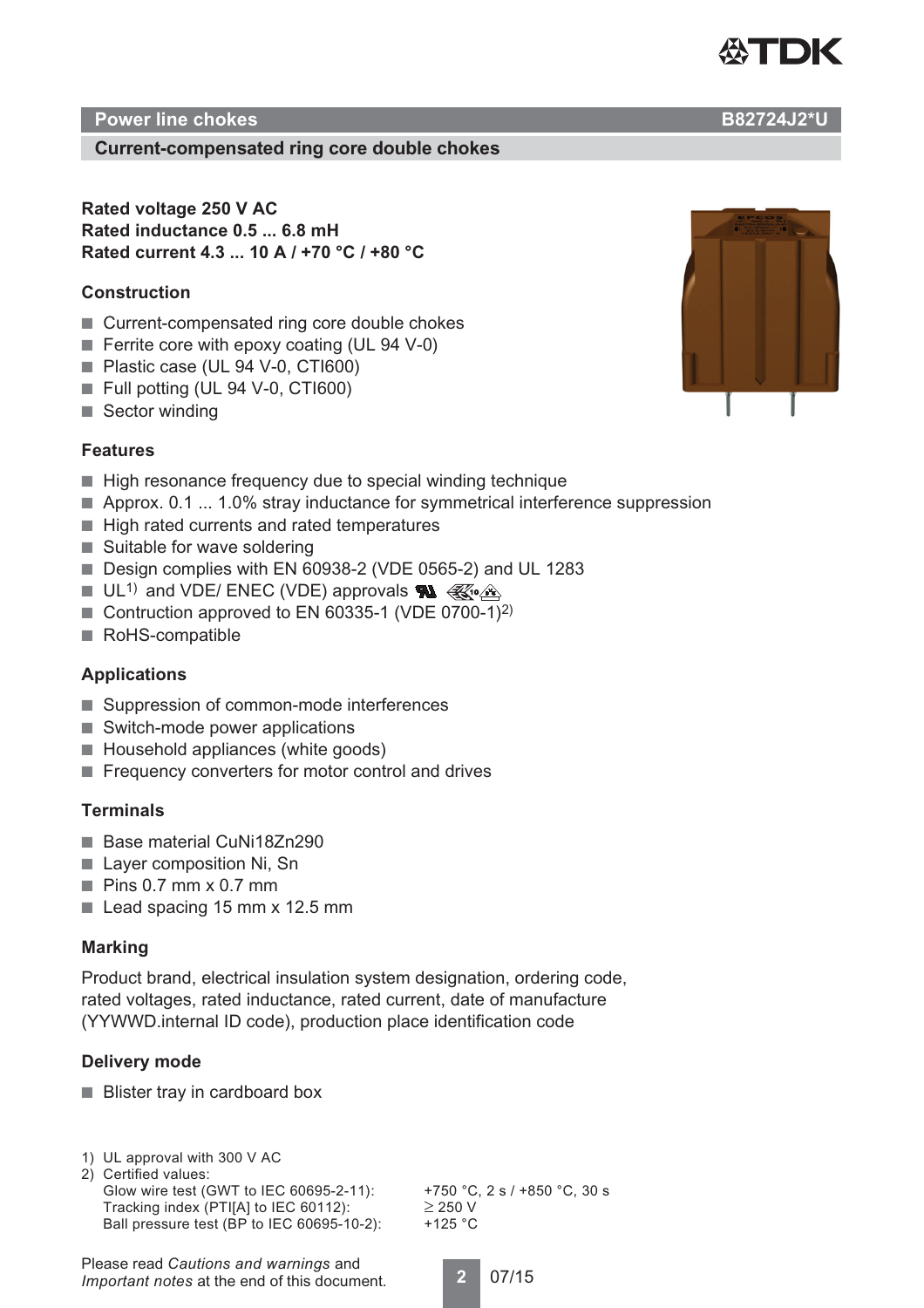

# **Power line chokes B82724J2\*U**

# **Current-compensated ring core double chokes**

# **Dimensional drawings and pin configurations**

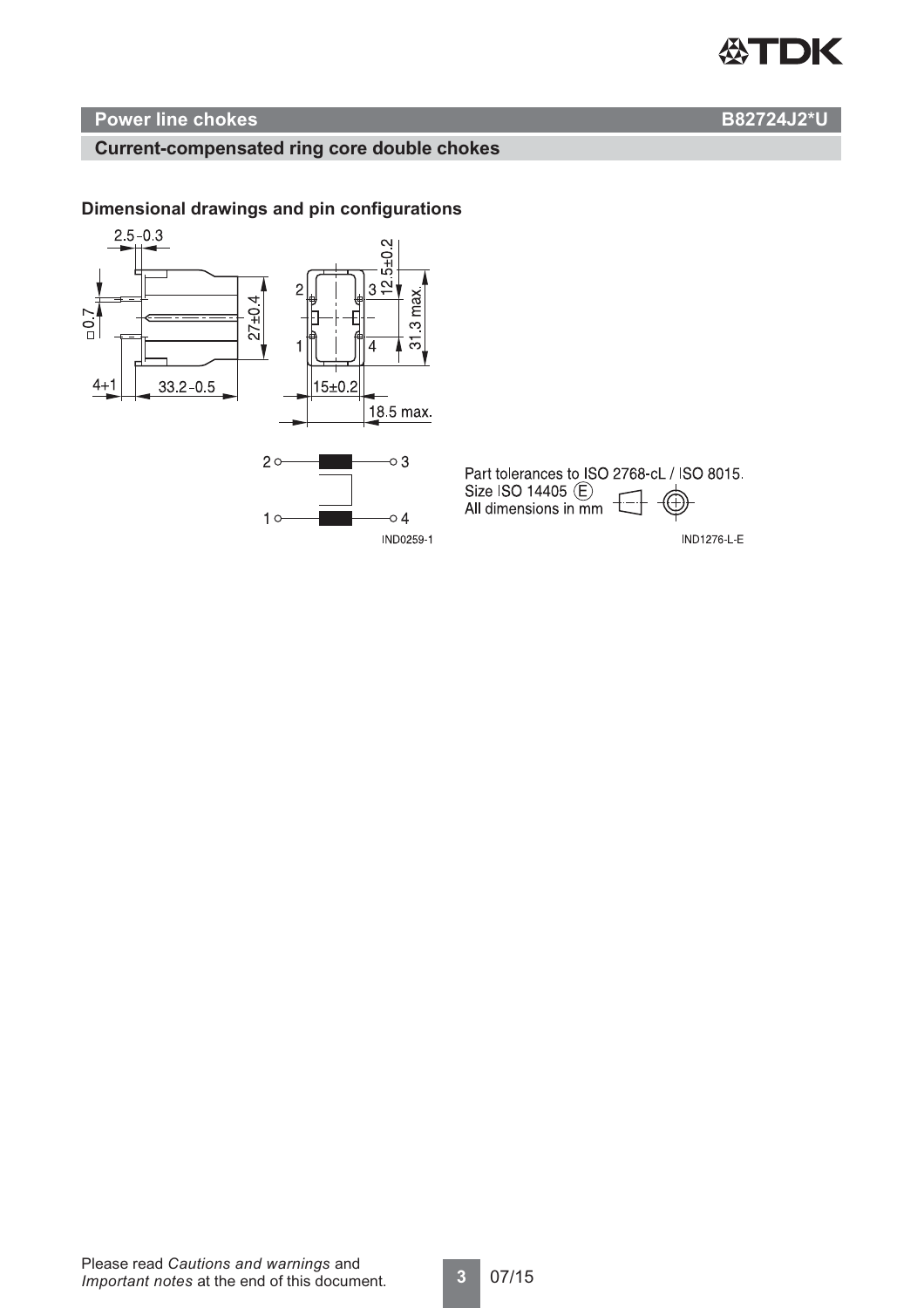

# **Power line chokes B82724J2\*U**

# **Current-compensated ring core double chokes**

## **Technical data and measuring conditions**

| Rated voltage $V_R$                              | 250 V AC (50 / 60 Hz)                                                                                                                                                |  |  |  |
|--------------------------------------------------|----------------------------------------------------------------------------------------------------------------------------------------------------------------------|--|--|--|
| Test voltage V <sub>test</sub>                   | 1500 V AC, 2 s (line/line)                                                                                                                                           |  |  |  |
| Rated temperature $T_R$                          | +70 °C / +80 °C                                                                                                                                                      |  |  |  |
| Rated current $I_R$                              | Referred to 50 Hz and rated temperature                                                                                                                              |  |  |  |
| Rated inductance $L_R$                           | Measured with Agilent 4284A at 0.1 mA, +20 °C<br>Measuring frequency: $L_R \le 1$ mH: f = 100 kHz<br>$L_R$ > 1 mH: f = 10 kHz<br>Inductance is specified per winding |  |  |  |
| Inductance tolerance                             | $\pm 30\%$ at +20 °C                                                                                                                                                 |  |  |  |
| Inductance decrease $\Delta L/L_0$               | < 10% at DC magnetic bias with $I_R$ , +20 °C                                                                                                                        |  |  |  |
| Stray inductance L <sub>stray,typ</sub>          | Measured with Agilent 4284A at 5 mA, +20 °C,<br>typical values<br>Measuring frequency: $L_R \le 1$ mH: f = 100 kHz<br>$L_R$ > 1 mH: f = 10 kHz                       |  |  |  |
| DC resistance $R_{\text{tvp}}$                   | Measured at +20 °C, typical values,<br>specified per winding                                                                                                         |  |  |  |
| Solderability (lead-free)                        | Sn96.5Ag3.0Cu0.5: $+(245 \pm 5)$ °C, $(3 \pm 0.3)$ s<br>Wetting of soldering area $\geq$ 95% (to IEC 60068-2-20, test Ta)                                            |  |  |  |
| Resistance to soldering heat<br>(wave soldering) | +(260 $\pm$ 5) °C, (10 $\pm$ 1) s<br>(to IEC 60068-2-20, test Tb)                                                                                                    |  |  |  |
| Climatic category <sup>1)</sup>                  | 40/125/56 (to IEC 60068-1)                                                                                                                                           |  |  |  |
| Pollution degree                                 | P3 (to IEC 61558-1)                                                                                                                                                  |  |  |  |
| Storage conditions (packaged)                    | $-25$ °C  +40 °C, $\leq$ 75% RH                                                                                                                                      |  |  |  |
| Approvals                                        | EN 60938-2, UL 1283                                                                                                                                                  |  |  |  |
|                                                  |                                                                                                                                                                      |  |  |  |

1) Operating temperature: –40 °C ... +125 °C, UL approval only with max. +115 °C (see also the curve "Current derating vs. temperature" in this data sheet)

| $I_R$ | ⊢R  | $-$ stray, typ | $R_{typ}$ | <sup>I</sup> R | Ordering code   | Approvals                    |                  |
|-------|-----|----------------|-----------|----------------|-----------------|------------------------------|------------------|
| A     | mH  | μH             | $m\Omega$ | $^{\circ}C$    |                 | $\overleftrightarrow{\cdot}$ | $\boldsymbol{z}$ |
| 4.3   | 6.8 | 31             | 50        | $+70$          | B82724J2432U040 | $\times$                     | $\times$         |
| 4.5   | 2.7 | 25             | 36        | $+80$          | B82724J2452U020 | $\times$                     | $\times$         |
| 5.0   | 5.3 | 25             | 36        | $+70$          | B82724J2502U040 | $\times$                     | $\times$         |
| 6.0   | 4.0 | 20             | 25        | $+70$          | B82724J2602U040 | $\times$                     | $\times$         |
| 10.0  | 0.5 | 3.5            | 9         | $+70$          | B82724J2103U040 | $\times$                     | $\times$         |

## **Characteristics and ordering codes**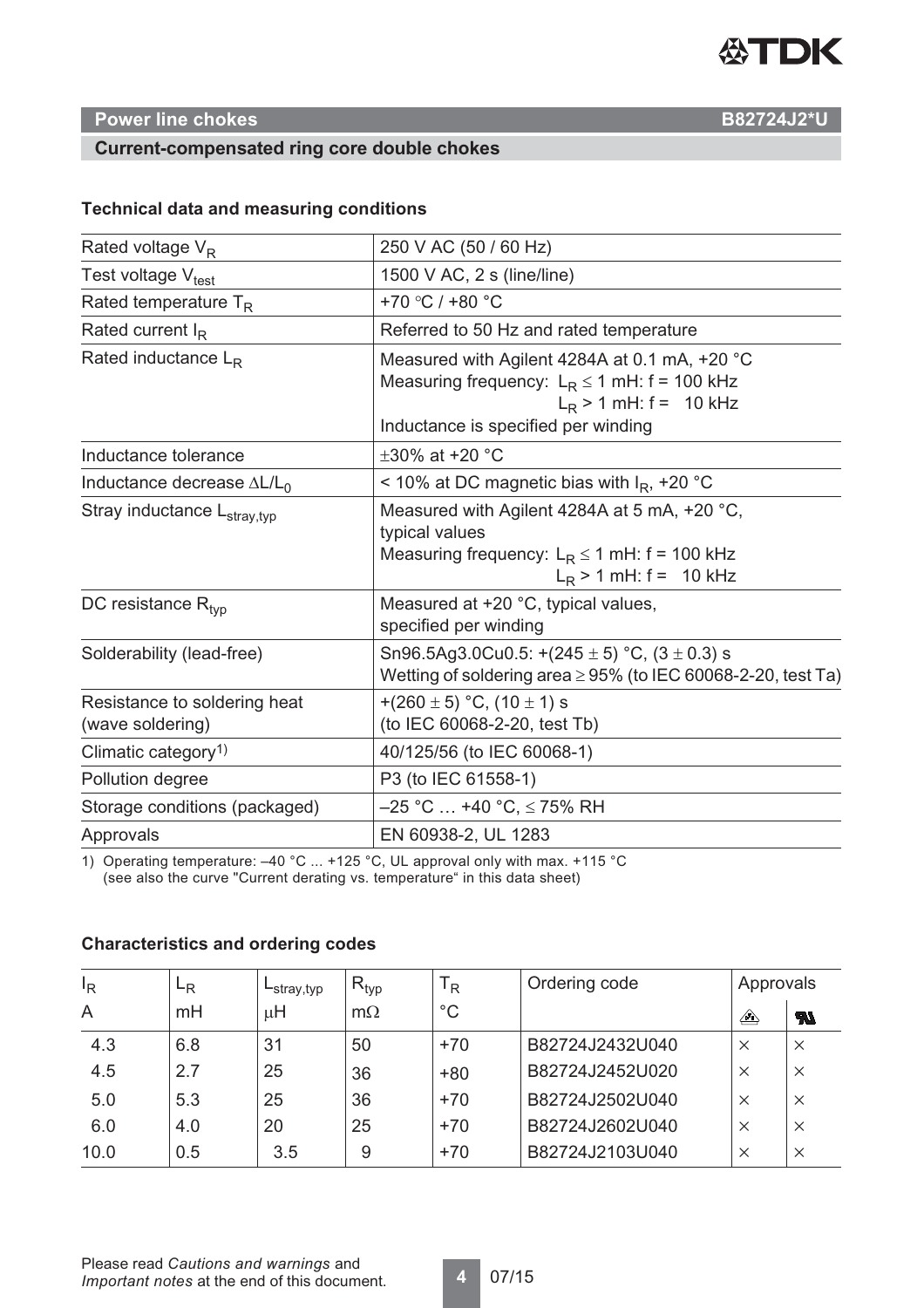# **公TDK**

# **Power line chokes B82724J2\*U**

# **Current-compensated ring core double chokes**

# **Impedance |Z| versus frequency f**

measured with windings in parallel at +20 °C, typical values



**Current derating Iop/IR** versus ambient temperature T<sub>A</sub> rated temperature  $T_R$ = +70 °C / +80 °C standard:



# **Current derating Iop/IR** versus ambient temperature T<sub>A</sub>

rated temperature  $T_R$ = +70 °C / +80 °C UL approval:

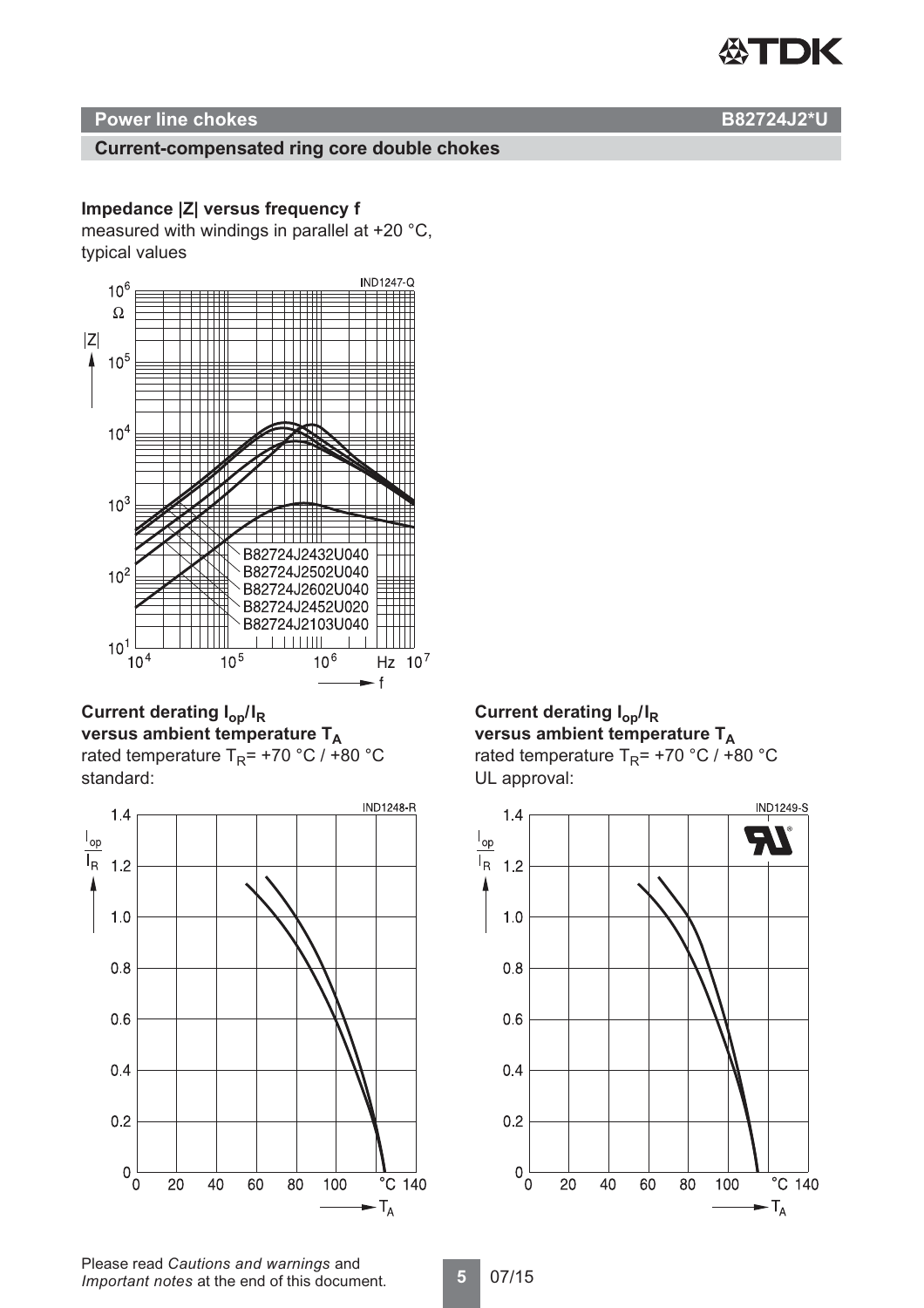

#### **Cautions and warnings**

- Please note the recommendations in our Inductors data book (latest edition) and in the data sheets.
	- Particular attention should be paid to the derating curves given there.
	- The soldering conditions should also be observed. Temperatures quoted in relation to wave soldering refer to the pin, not the housing.
- If the components are to be washed varnished it is necessary to check whether the washing varnish agent that is used has a negative effect on the wire insulation, any plastics that are used, or on glued joints. In particular, it is possible for washing varnish agent residues to have a negative effect in the long-term on wire insulation.

Washing processes may damage the product due to the possible static or cyclic mechanical loads (e.g. ultrasonic cleaning). They may cause cracks to develop on the product and its parts, which might lead to reduced reliability or lifetime.

- The following points must be observed if the components are potted in customer applications:
	- Many potting materials shrink as they harden. They therefore exert a pressure on the plastic housing or core. This pressure can have a deleterious effect on electrical properties, and in extreme cases can damage the core or plastic housing mechanically.
	- It is necessary to check whether the potting material used attacks or destroys the wire insulation, plastics or glue.
	- The effect of the potting material can change the high-frequency behaviour of the components.
- Ferrites are sensitive to direct impact. This can cause the core material to flake, or lead to breakage of the core.
- Even for customer-specific products, conclusive validation of the component in the circuit can only be carried out by the customer.

## **Display of ordering codes for EPCOS products**

The ordering code for one and the same product can be represented differently in data sheets, data books, other publications and the website of EPCOS, or in order-related documents such as shipping notes, order confirmations and product labels. **The varying representations of the ordering codes are due to different processes employed and do not affect the specifications of the respective products**. Detailed information can be found on the Internet under www.epcos.com/orderingcodes.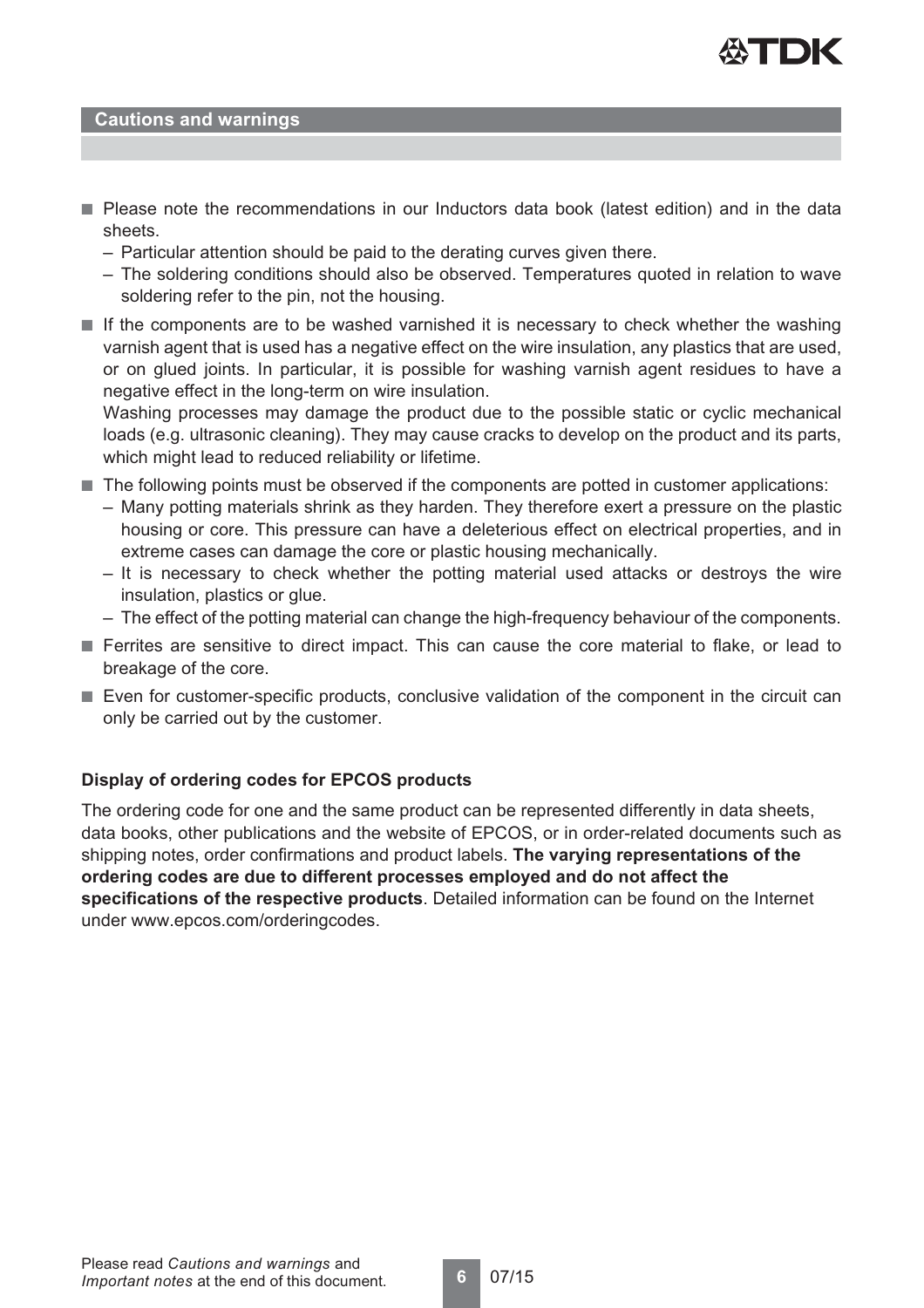

The following applies to all products named in this publication:

- 1. Some parts of this publication contain **statements about the suitability of our products for certain areas of application**. These statements are based on our knowledge of typical requirements that are often placed on our products in the areas of application concerned. We nevertheless expressly point out **that such statements cannot be regarded as binding statements about the suitability of our products for a particular customer application.** As a rule we are either unfamiliar with individual customer applications or less familiar with them than the customers themselves. For these reasons, it is always ultimately incumbent on the customer to check and decide whether a product with the properties described in the product specification is suitable for use in a particular customer application.
- 2. We also point out that **in individual cases, a malfunction of electronic components or failure before the end of their usual service life cannot be completely ruled out in the current state of the art, even if they are operated as specified.** In customer applications requiring a very high level of operational safety and especially in customer applications in which the malfunction or failure of an electronic component could endanger human life or health (e.g. in accident prevention or life-saving systems), it must therefore be ensured by means of suitable design of the customer application or other action taken by the customer (e.g. installation of protective circuitry or redundancy) that no injury or damage is sustained by third parties in the event of malfunction or failure of an electronic component.
- 3. **The warnings, cautions and product-specific notes must be observed.**
- 4. In order to satisfy certain technical requirements, **some of the products described in this publication may contain substances subject to restrictions in certain jurisdictions (e.g. because they are classed as hazardous)**. Useful information on this will be found in our Material Data Sheets on the Internet (www.tdk-electronics.tdk.com/material). Should you have any more detailed questions, please contact our sales offices.
- 5. We constantly strive to improve our products. Consequently, **the products described in this publication may change from time to time**. The same is true of the corresponding product specifications. Please check therefore to what extent product descriptions and specifications contained in this publication are still applicable before or when you place an order.

We also **reserve the right to discontinue production and delivery of products**. Consequently, we cannot guarantee that all products named in this publication will always be available. The aforementioned does not apply in the case of individual agreements deviating from the foregoing for customer-specific products.

- 6. Unless otherwise agreed in individual contracts, **all orders are subject to our General Terms and Conditions of Supply.**
- 7. **Our manufacturing sites serving the automotive business apply the IATF 16949 standard.** The IATF certifications confirm our compliance with requirements regarding the quality management system in the automotive industry. Referring to customer requirements and customer specific requirements ("CSR") TDK always has and will continue to have the policy of respecting individual agreements. Even if IATF 16949 may appear to support the acceptance of unilateral requirements, we hereby like to emphasize that **only requirements mutually agreed upon can and will be implemented in our Quality Management System.** For clarification purposes we like to point out that obligations from IATF 16949 shall only become legally binding if individually agreed upon.
- 8. The trade names EPCOS, CeraCharge, CeraDiode, CeraLink, CeraPad, CeraPlas, CSMP, CTVS, DeltaCap, DigiSiMic, ExoCore, FilterCap, FormFit, LeaXield, MiniBlue, MiniCell, MKD, MKK, MotorCap, PCC, PhaseCap, PhaseCube, PhaseMod, PhiCap, PowerHap, PQSine, PQvar, SIFERRIT, SIFI, SIKOREL, SilverCap, SIMDAD, SiMic, SIMID, SineFormer, SIOV, ThermoFuse, WindCap are **trademarks registered or pending** in Europe and in other countries. Further information will be found on the Internet at www.tdkelectronics.tdk.com/trademarks.

Release 2018-10